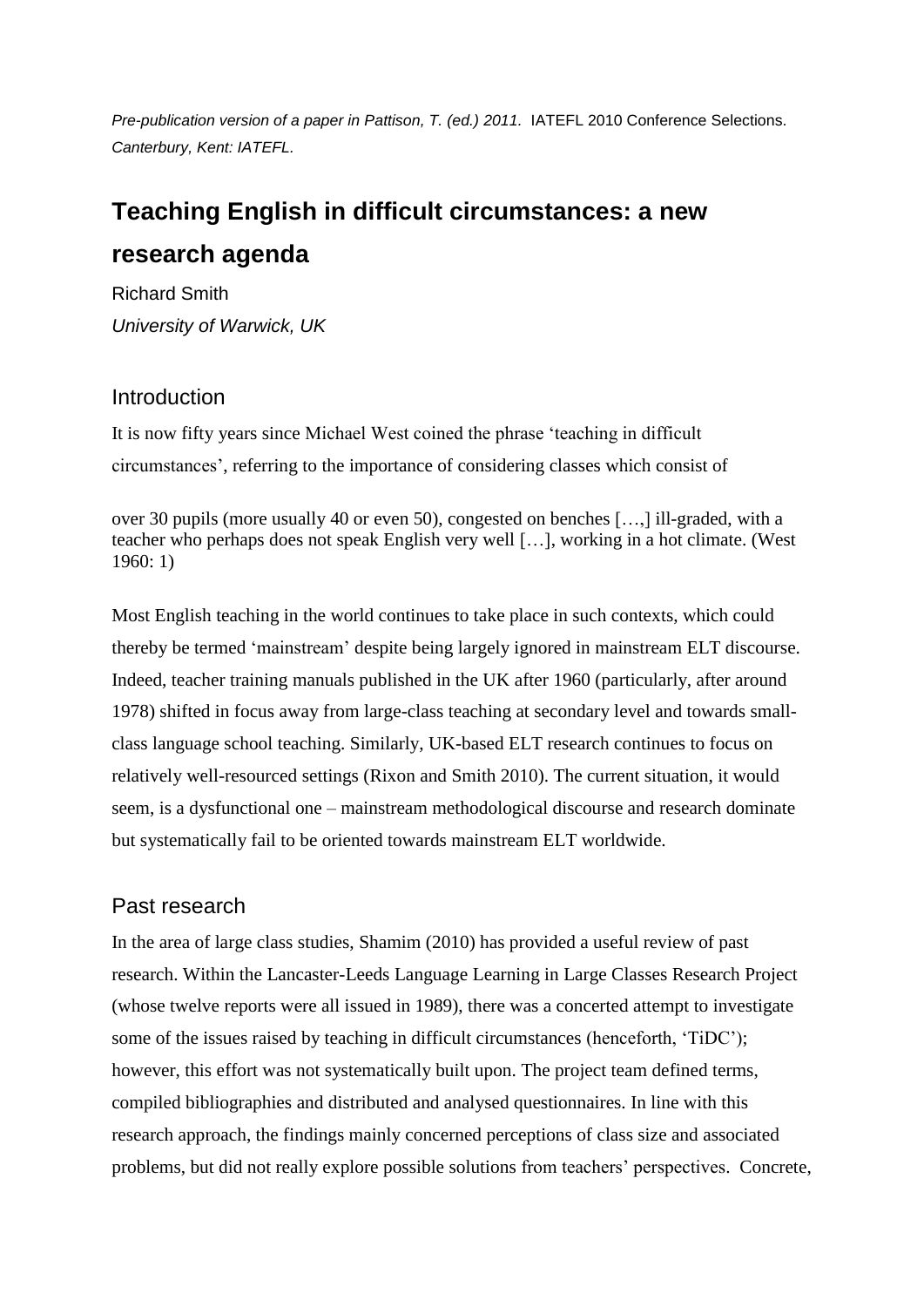bottom-up proposals for appropriate TiDC methodology are still rare, and scholarship and research still clearly needed.

#### A new research agenda

Building on the work of the Lancaster-Leeds project, and taking up where it left off, there are current needs for *scholarship* in the field of TiDC, including updating bibliographies and making existing resources more widely available. As Shamim (2010) indicates, a network has been set up to facilitate such scholarship and sharing of resources and ideas. Termed the 'Teaching English in Large Classes' (TELC) network, its website is at: [http://www.warwick.ac.uk/go/telc.](http://www.warwick.ac.uk/go/telc)

Original *research* into TiDC (including large class teaching) also needs to be revived, and with this in mind I offer the suggestions below. Starting from, but also departing from previous research, the following are avenues that seem particularly worth exploring:

1) Leaving behind conceptions of small-class teaching as norm and TiDC as a 'problem', we can start with descriptions of practice, in particular 'good practice' as perceived by participants, allowing 'positives' of TiDC to emerge as well as negatives. Ideally, learners' as well as teachers' perceptions will be accessed.

2) With a new focus on issues of practical concern to teachers themselves, not just 'academic' or policy-oriented issues, there is a need to move beyond discussions of 'how large a large class is' and possible effects of class size on achievement, towards a positive focus on developing appropriate methodology 'from the bottom up', for example through practitioner research.

3) A qualitative, exploratory 'case study' type of approach might need to be adopted in place of generalization across culturally diverse contexts. At the same time, research needs to be better disseminated and discussed across contexts (for example, through devolved ICTenabled networking);

4) Explicit account needs to be taken of problems of *doing research* in difficult circumstances, and teacher education experiences in the field can also be usefully disseminated and analysed.

## **Conclusion**

Research of the above kind has already begun to be engaged in by participants in the TELC network. For example, two of my PhD students, Mais Ajjan and Harry Kuchah, have been